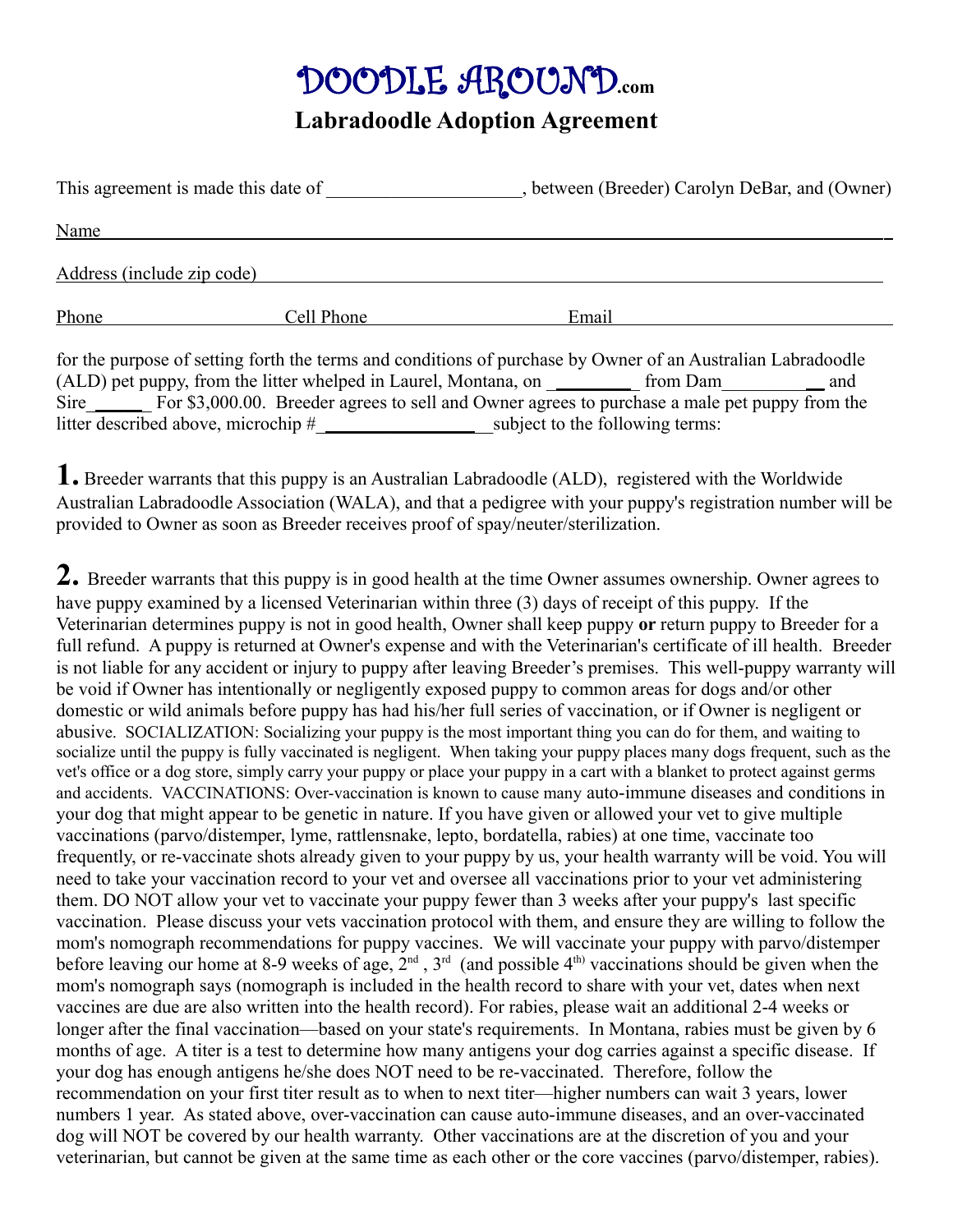#### DOODLE AROUND**.com Labradoodle Adoption Agreement cont.**

**3.** Owner will provide puppy with regular exercise, maintain puppy at a healthy weight, will reasonably limit stair climbing, jumping, and distance running for the first 18 months, and will limit vigorous exercise (which is Owner demanded like long runs, hikes, bike rides) to no more than 5 minutes per month of age, per ½ day (e.g. a 6 month old puppy is limited to 5x6=30 minutes of vigorous exercise morning and evening). This maintains optimum hip and joint health. Puppy-directed play has no limits and is always encouraged. Owner agrees to provide active human companionship and socialization around children, adults and animals so that puppy grows into a stable companion. Owner must keep puppy groomed (brushed and clean) and use veterinary recommended safeguards such as heartworm preventative, flea/tick repellent, regular worming, clean/dry ears, dental care, etc. Regarding heartwormers, DO NOT USE ProHeart 6, as it will immediately void the health warranty. Heartguard, Sentinel, and Revolution have all proven to be safe for breeding dogs, therefore should be safe for your puppy. Regarding flea/tick repellents, many on the market have caused terrible reactions in dogs, so please do not accept anything without learning the potential adverse reactions (such as Nexguard and Bravecto). Some safe alternatives at this time are Seresto Collars, Frontline Plus and Advantix.

**4.** Breeder warrants puppy for 3 years against common genetic disorders. A very common "fault" in doodles is base narrow canines (bnc). BNC is NOT covered under this contract except when the adult tooth is growing into the soft palate. In this case, up to \$250 will be refunded for each tooth which is filed and capped during the same anesthetizing time as the sterilization/spay/neuter surgery. Braces and tooth removal will NOT be covered by Doodle Around. We will need a photograph of the extreme bnc to cover this cost. If your puppy, purchased at full price, is examined by a vet (PennHip for hip-related health, CERF for eye health, etc.), and is confirmed to have a serious genetic impairment or disability which is life threatening or life altering to the extent that it is not treatable, nor reasonably controllable or that is causing severe pain and extreme suffering, Owner may keep their puppy and receive a replacement puppy of like quality from the next available litter, OR receive a \$1000 refund of the purchase price, If Owner chooses a replacement puppy and no longer wants the older dog, Owner and Breeder shall make prompt arrangements, within 10 days, for return of puppy to breeder. Owner shall be responsible for taking good and reasonable care of puppy until Breeder receives it. The puppy is returned at Owner's expense. The replacement will come from the next available litter of like quality. Breeder reserves the right to have puppy examined by a second vet of their choosing, at Owner's expense. Owner agrees that this puppy shall not be euthanized without the express consent of Breeder, unless it can be shown to ease severe and immediate suffering of puppy, or so long as Breeder is notified in writing by a qualified vet, at Owner's expense, that euthanasia is necessary and that no other option is or was available to spare puppy's suffering. (initial here\_\_\_\_\_\_\_\_\_\_)

**5.** Ownership of puppy will be transferred to Owner for the price of \$3,000.00 to be paid as follows: an administration fee of \$500 to hold your puppy followed by a payment of the \$2500.00 balance once you know which puppy is your puppy. No puppy will leave the breeder's property without payment in full. If the balance is not paid, this Agreement shall be canceled and Owner forfeits the original administration fee.

**6.** The puppy will have a microchip implanted before leaving Breeder's premises. Registration of the microchip is the responsibility of Owner. Owner agrees to list Breeder as secondary contact on the microchip registration. (initial here  $\qquad$ )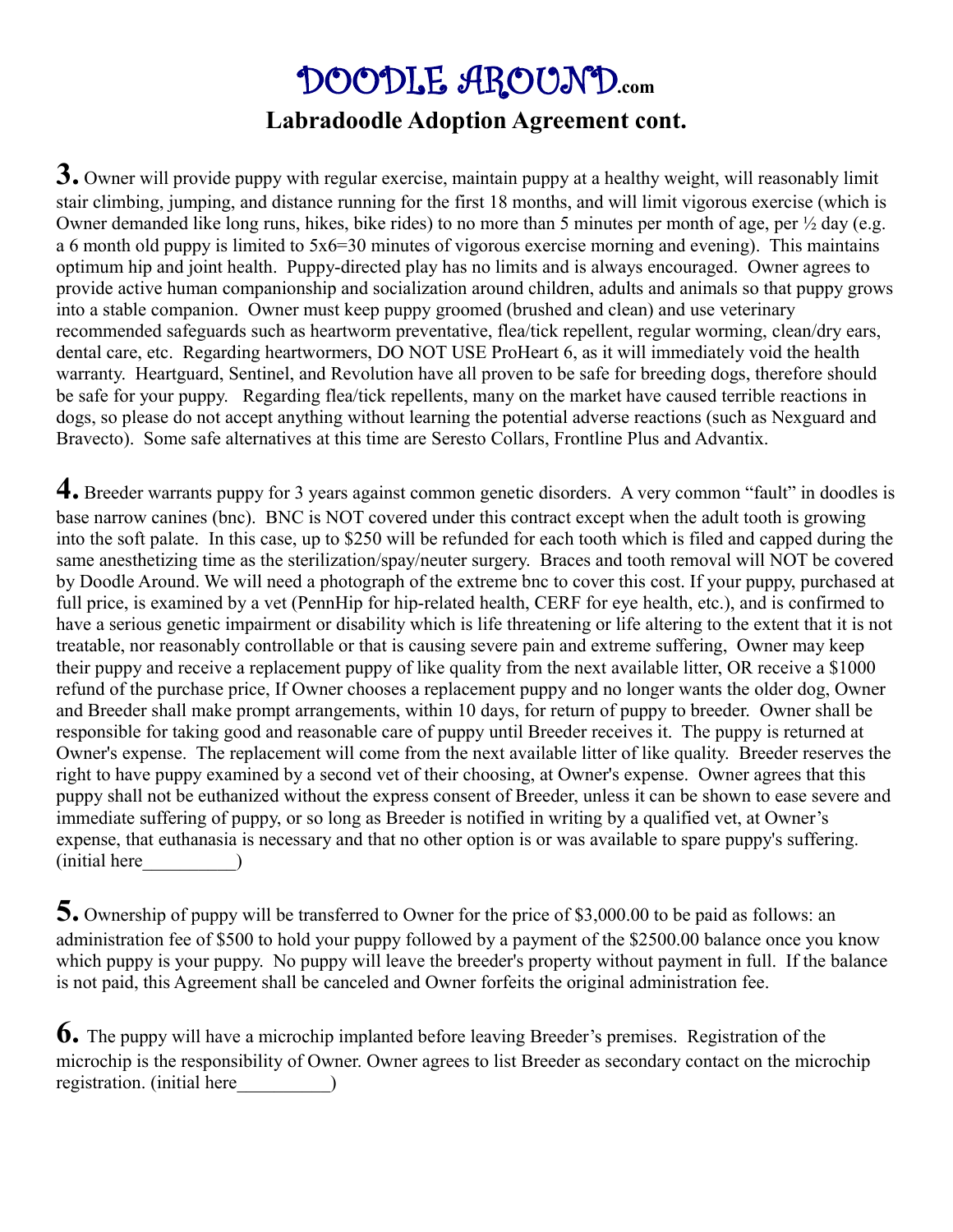### DOODLE AROUND**.com Labradoodle Adoption Agreement cont.**

**7.** If Owner requests delivery, Breeder will travel up to 200 miles. If puppy is flying, Owner shall be responsible for all expenses, including health certificate, crate, insurance, and flight. **Puppies may NOT fly in cargo**. Breeder is not liable for any accident or injury once puppy leaves Breeder's premises. We welcome Owners picking up their puppy in person, and if flying home with puppy, we are willing to transport Owner to/from the Billings airport. You may hire a representative who provides a hand-delivered puppy, via airline, with the understanding that ALL expenses related to travel must be paid by Owner, including flight, food, hotel, transportation, payment to whomever flies with your puppy, and any other reasonable fees which may arise.

**8.** Breeder requires puppy be sterilized, via vasectomy or ovary-sparing spay (OSS) before 10 months of age, or traditionally spayed/neutered between 7 and 9 months of age, at Owner's expense, but NOT BEFORE 7 MONTHS (initial here  $\qquad$ ). Traditional spay/neuter before 7 months of age is not acceptable, as their hormones are essential for proper growth. When Owner provides proof of sterilization, Breeder will provide a pedigree and registration certificate. Breeder requires that puppy carry the kennel name. Your puppy is NOT being sold for breeding purposes and you do not have breeding rights. If proof of sterilization is not received, Breeder's 3 year warranty against genetic disorders will be null and void and a \$25,000 breeding fee will be charged. This fee does not change this contract to an intact animal with breeding rights, as your dog is not being sold as a breeder.

Sign here\_\_\_\_\_\_\_\_\_\_\_\_\_\_\_\_\_\_\_\_\_\_\_\_\_\_\_\_\_\_\_\_\_\_\_\_\_\_\_\_\_\_\_\_\_\_\_\_\_\_\_\_\_\_\_\_\_\_date:\_\_\_\_\_\_\_\_\_\_\_\_\_\_\_\_\_\_

**9.** Owner acknowledges that there is no promise (express or implied) that puppy will be non-shedding or nonallergenic. Owner further agrees that puppy size and color are not predictable and no promise or warranty regarding size, color, coat appearance or texture, or any physical/behavioral trait, is made by Breeder. **Owner understands there is a risk that their puppy may shed, coats can get lighter or darker, and puppies can grow larger or smaller than estimated by Breeder.** (initial here  $\qquad$  )

**10.** Owner agrees they are not acting as an agent in the purchase of this puppy and that Owner will not sell this puppy or its progeny to any agent, pet store or dog business.

**11.** If Owner wishes to relinquish puppy, Breeder must be notified in writing, via certified mail, and puppy must be returned to Breeder at Owner's expense. Alternatively, Owner can relinquish puppy to a third party only by written consent of Breeder. We need to know where our puppies are and we do not want even one of them to end up in a shelter.

**12.** Owner agrees that puppy will be kept as an indoor home companion, in a temperature controlled home with your family, and not isolated in a crate, laundry room, outside kennel, dog run, garage, etc. This puppy will reside in Owner's home and will be provided with proper housing, quality diet, exercise and age-appropriate vaccinations. Owner agrees to feed puppy a high quality dog food and treats (suggested brands are available through Doodle Around) and will purchase frozen raw food for the first month, before attempting to transition to another high quality food. Owner agrees puppy will not be used as a guard dog for any business.